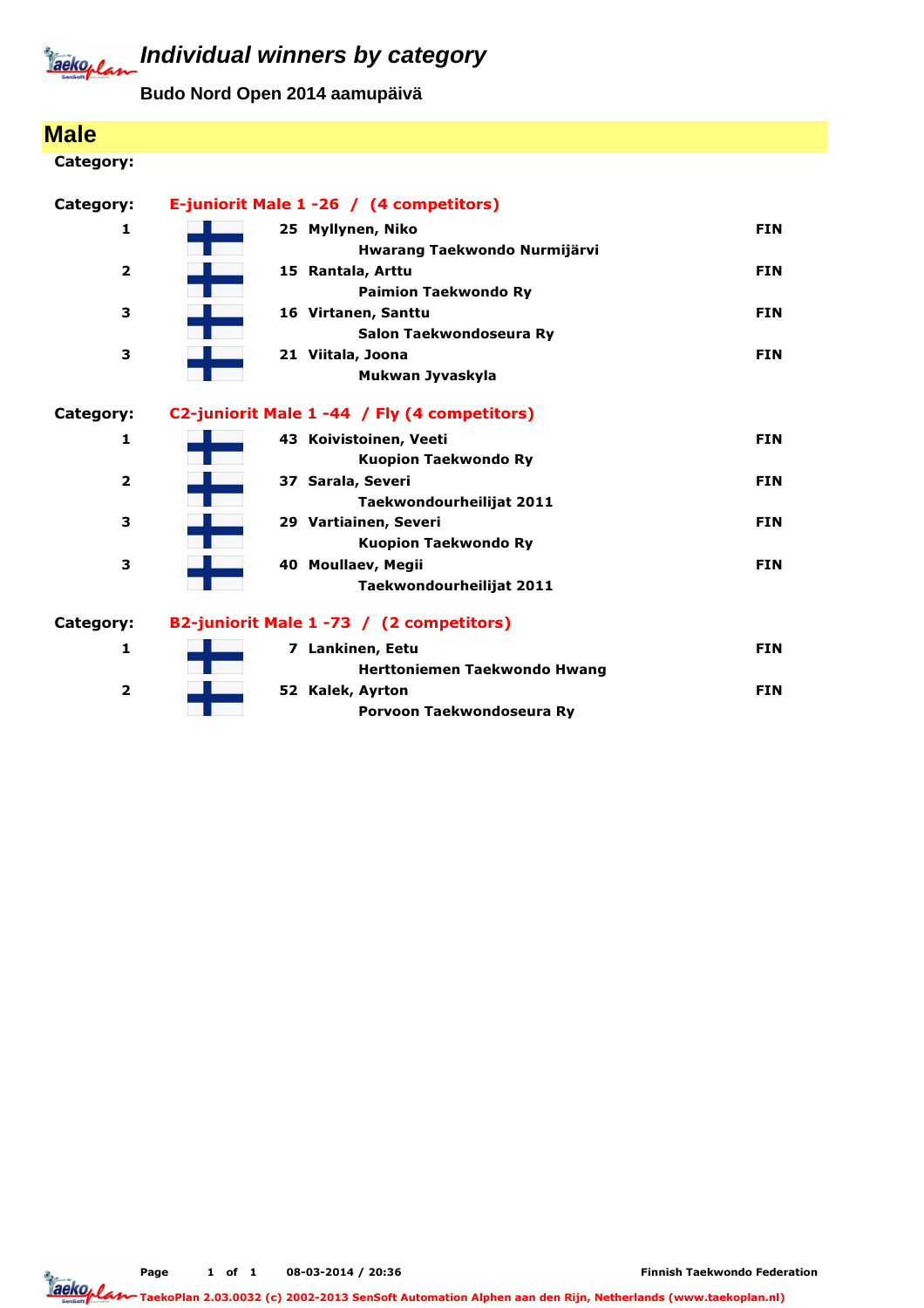

 $\mathcal{L}_{\mathbf{a}}$  .

# **Poule Ranking**

**Budo Nord Open 2014 aamupäivä**

**E---1 -34**

| Competitor           | Team                        | Cntry      | <b>Fights</b>                                                         | Win                  | Equal          | Loss                 | <b>Points</b>           | Points res.    |                | Ind.points   |                |
|----------------------|-----------------------------|------------|-----------------------------------------------------------------------|----------------------|----------------|----------------------|-------------------------|----------------|----------------|--------------|----------------|
| 1. Fomenko, Wilber   | Paimion Taekwondo Ry        | <b>FIN</b> | $\overline{2}$                                                        | $\overline{2}$       | $\mathbf 0$    | $\mathbf 0$          | 4                       | 18             | 13             | $\mathbf 0$  | $\mathbf 0$    |
| 2. Cederlöf, Camilla | Taekwondourheilijat 2011    | <b>FIN</b> | $\overline{2}$                                                        | $\mathbf{1}$         | $\mathbf 0$    | $\blacktriangleleft$ | $\overline{2}$          | $\mathbf 0$    | $\mathbf{1}$   | $\mathbf 0$  | $\mathbf 0$    |
| 3. Kotilainen, Luca  | Mukwan Jyvaskyla            | <b>FIN</b> | $\overline{2}$                                                        | $\mathbf 0$          | $\mathbf 0$    | $\overline{2}$       | $\bf{0}$                | 13             | 17             | $\mathbf{0}$ | $\mathbf 0$    |
| $E - 1 - 1$<br>$-26$ |                             |            |                                                                       |                      |                |                      |                         |                |                |              |                |
| Competitor           | Team                        | Cntry      | <b>Points</b><br>Points res.<br><b>Fights</b><br>Win<br>Equal<br>Loss |                      |                |                      | Ind.points              |                |                |              |                |
| 1. Quinones, Sara    | Taekwondourheilijat 2011    | <b>FIN</b> | $\overline{2}$                                                        | $\overline{2}$       | $\mathbf 0$    | $\mathbf 0$          | 4                       | 9              | $\overline{2}$ | $\mathbf 0$  | $\mathbf 0$    |
| 2. Tiihonen, Viivi   | <b>Doboksport Tampere</b>   | <b>FIN</b> | $\overline{\mathbf{2}}$                                               | $\mathbf{1}$         | $\mathbf 0$    | $\overline{1}$       | $\overline{\mathbf{2}}$ | 3              | 5              | $\mathbf 0$  | $\mathbf 0$    |
| 3. Lehto, Sonja      | Paimion Taekwondo Ry        | <b>FIN</b> | $\overline{\mathbf{2}}$                                               | $\mathbf 0$          | $\mathbf{0}$   | $\overline{2}$       | $\mathbf{0}$            | $\overline{1}$ | 6              | $\mathbf 0$  | $\mathbf 0$    |
| $-30$<br>$D2--1$     |                             |            |                                                                       |                      |                |                      |                         |                |                |              |                |
| Competitor           | Team                        | Cntry      | <b>Fights</b>                                                         | Win                  | Equal          | Loss                 | <b>Points</b>           | Points res.    |                | Ind.points   |                |
| 1 Vastela, Teemu     | Riihimäen Taekwondo Ry      | <b>FIN</b> | 1                                                                     | $\blacktriangleleft$ | $\mathbf 0$    | $\mathbf 0$          | $\overline{\mathbf{2}}$ | $\mathbf 0$    | $\mathbf 0$    | $\mathbf 0$  | $\mathbf 0$    |
| 2. Vainiomäki, Rene  | Sisu Gym Jarvenpaa          | <b>FIN</b> | 1                                                                     | $\mathbf{0}$         | $\overline{0}$ | $\overline{1}$       | $\bf{0}$                | $\mathbf{0}$   | $\mathbf{0}$   | $\mathbf{0}$ | $\overline{0}$ |
| $-35$<br>$D2--1$     |                             |            |                                                                       |                      |                |                      |                         |                |                |              |                |
| Competitor           | Team                        | Cntry      | <b>Fights</b>                                                         | Win                  | Equal          | Loss                 | <b>Points</b>           | Points res.    |                | Ind.points   |                |
| 1. Tuominen, Akseli  | Paimion Taekwondo Ry        | <b>FIN</b> | 3                                                                     | 3                    | $\mathbf 0$    | $\mathbf 0$          | 6                       | 30             | 13             | $\mathbf 0$  | $\mathbf 0$    |
| 2. Kopisto, Methasit | Helsingin Taekwondoseura Ry | <b>FIN</b> | 3                                                                     | $\overline{2}$       | $\mathbf 0$    | $\overline{1}$       | 4                       | 28             | 24             | $\mathbf 0$  | $\mathbf 0$    |
| 3. Syrjänen, Pekka   | Porin Taekwondoseura Ry     | <b>FIN</b> | 3                                                                     | $\mathbf{1}$         | $\mathbf 0$    | $\overline{2}$       | $\overline{\mathbf{2}}$ | 30             | 32             | $\mathbf 0$  | $\mathbf 0$    |
| 4 Kallio, Tuomas     | Porvoon Taekwondoseura Ry   | <b>FIN</b> | $\mathbf{3}$                                                          | $\mathbf{0}$         | $\mathbf 0$    | 3                    | $\mathbf{0}$            | 17             | 36             | $\mathbf{0}$ | $\mathbf{0}$   |

Page 1 of 6 08-03-2014 / 20:37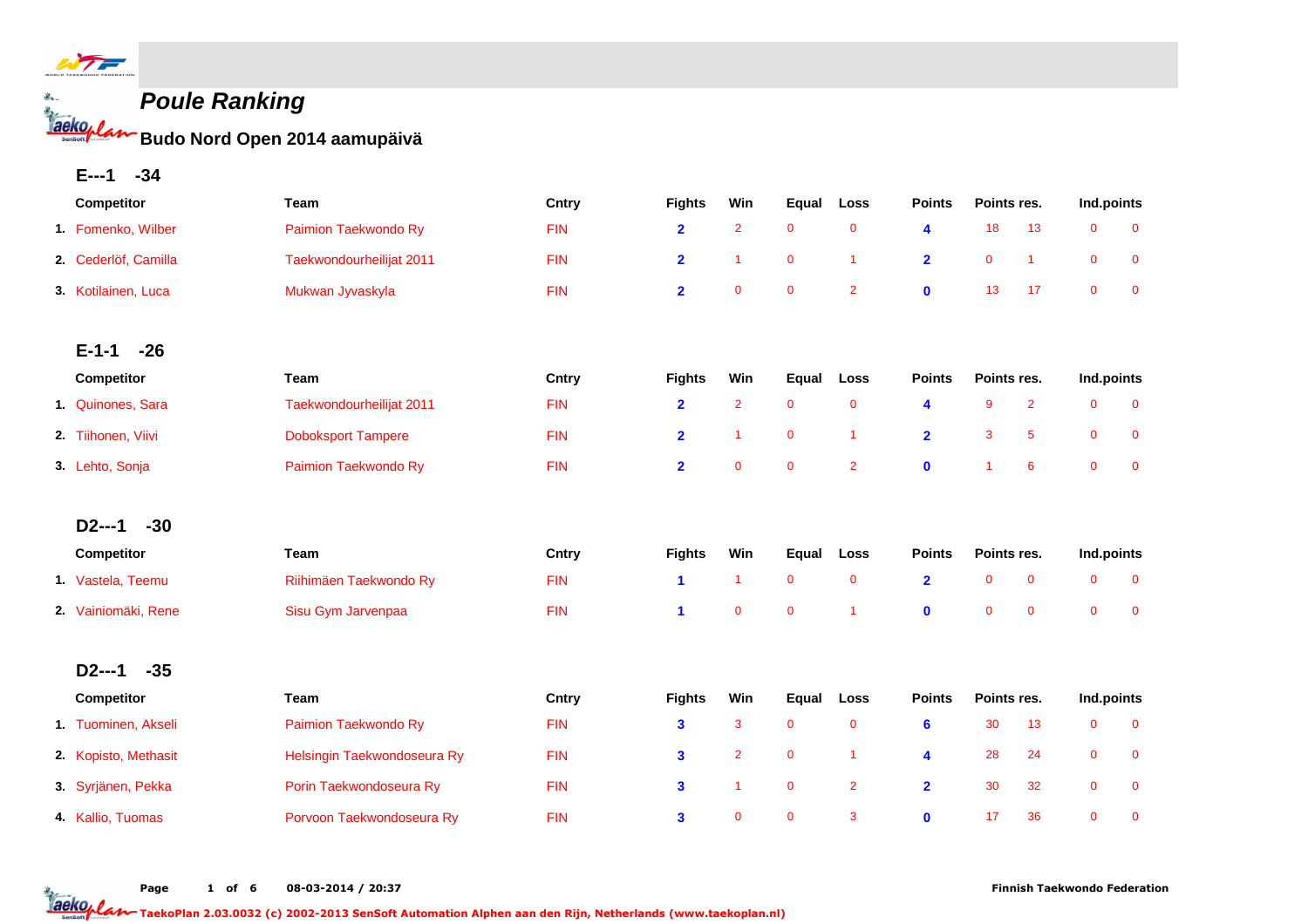**Budo Nord Open 2014 aamupäivä**

**D2---1 -40**

le.

**Saeko<sub>p</sub>l** 

| Competitor          | Team                         | Cntry      | <b>Fights</b>           | Win            | Equal       | Loss           | <b>Points</b>           |                | Points res.             |                | Ind.points   |
|---------------------|------------------------------|------------|-------------------------|----------------|-------------|----------------|-------------------------|----------------|-------------------------|----------------|--------------|
| 1. Kobayaski, Aku   | Tapiolan Taekwondo Hwang     | <b>FIN</b> | 4                       | 3              | $\mathbf 0$ | $\mathbf{1}$   | $6\phantom{a}$          | $\overline{7}$ | 8                       | $\mathbf 0$    | $\mathbf 0$  |
| 2. Rantala, Jasper  | Paimion Taekwondo Ry         | <b>FIN</b> | 4                       | 3              | $\mathbf 0$ | $\mathbf{1}$   | $6\phantom{1}6$         | 10             | 12                      | $\overline{0}$ | $\mathbf{0}$ |
| 3. Boughrara, Hamza | Malmin Taekwondo Ry          | <b>FIN</b> | 4                       | $\overline{2}$ | $\mathbf 0$ | $\overline{2}$ | 4                       | 21             | 5                       | $\mathbf 0$    | $\bf{0}$     |
| 4. Ulkuniemi, Miro  | Mukwan Jyvaskyla             | <b>FIN</b> | 4                       | $\overline{1}$ | $\mathbf 0$ | $\mathbf{3}$   | $\overline{\mathbf{2}}$ | $\overline{7}$ | 8                       | $\mathbf 0$    | $\mathbf 0$  |
| 5. Aalto, Ilari     | Hwarang Taekwondo Nurmijärvi | <b>FIN</b> | 4                       | -1             | $\mathbf 0$ | $\mathbf{3}$   | $\overline{\mathbf{2}}$ | 3              | 15                      | $\mathbf 0$    | $\mathbf 0$  |
| $-30$<br>$D2--1$    |                              |            |                         |                |             |                |                         |                |                         |                |              |
| Competitor          | Team                         | Cntry      | <b>Fights</b>           | Win            | Equal       | Loss           | <b>Points</b>           | Points res.    |                         | Ind.points     |              |
| 1. Holmberg, Laura  | Loviisan Taekwondo Ry        | <b>FIN</b> | $\overline{\mathbf{2}}$ | $\overline{2}$ | $\mathbf 0$ | $\mathbf 0$    | 4                       | 36             | $\overline{\mathbf{4}}$ | $\mathbf 0$    | $\mathbf 0$  |
| 2. Lerto, Ella      | Naantalin Taekwondo          | <b>FIN</b> | $\overline{2}$          | $\overline{1}$ | $\mathbf 0$ | $\mathbf{1}$   | $\overline{\mathbf{2}}$ | 19             | 5                       | $\mathbf 0$    | $\mathbf 0$  |
| 3. Koskinen, Ronja  | Paimion Taekwondo Ry         | <b>FIN</b> | $\overline{\mathbf{2}}$ | $\mathbf 0$    | $\mathbf 0$ | $\overline{2}$ | $\mathbf{0}$            | $\mathbf 0$    | 46                      | $\mathbf 0$    | $\mathbf 0$  |
| $D2--1$<br>$-40$    |                              |            |                         |                |             |                |                         |                |                         |                |              |
| Competitor          | Team                         | Cntry      | <b>Fights</b>           | Win            | Equal       | Loss           | <b>Points</b>           | Points res.    |                         | Ind.points     |              |
| 1 Kaihilahti, Wilma | Riihimäen Taekwondo Ry       | <b>FIN</b> | $\overline{\mathbf{2}}$ | $\overline{2}$ | $\mathbf 0$ | $\mathbf 0$    | 4                       | $\overline{4}$ | $\mathbf{1}$            | $\mathbf 0$    | $\mathbf 0$  |
| 2. Jussila, Marjut  | <b>Yong Taekwondo</b>        | <b>FIN</b> | $\overline{2}$          | $\mathbf{1}$   | $\mathbf 0$ | $\mathbf{1}$   | $\overline{\mathbf{2}}$ | $\overline{2}$ | 3                       | $\mathbf 0$    | $\mathbf 0$  |
| 3. Aarnio, Jenny    | Paimion Taekwondo Ry         | <b>FIN</b> | $\overline{2}$          | $\mathbf{0}$   | $\mathbf 0$ | $\overline{2}$ | $\mathbf{0}$            | $\mathbf{0}$   | $\overline{2}$          | $\overline{0}$ | $\mathbf 0$  |
| $-26$<br>$D1--1$    |                              |            |                         |                |             |                |                         |                |                         |                |              |
| Competitor          | Team                         | Cntry      | <b>Fights</b>           | Win            | Equal       | Loss           | <b>Points</b>           | Points res.    |                         | Ind.points     |              |
| 1. Mäkinen, Nestor  | Tampereen Kumgang Taekwondo  | <b>FIN</b> | $\overline{\mathbf{2}}$ | $\overline{2}$ | $\mathbf 0$ | $\pmb{0}$      | 4                       | 16             | $\overline{2}$          | $\mathbf 0$    | $\pmb{0}$    |
| 2. Leskinen, Luca   | Taekwondourheilijat 2011     | <b>FIN</b> | $\overline{2}$          | 1              | $\mathbf 0$ | $\mathbf{1}$   | $\overline{\mathbf{2}}$ | $\overline{4}$ | 13                      | $\pmb{0}$      | $\mathbf 0$  |
| 3. Viitala, Jesse   | Mukwan Jyvaskyla             | <b>FIN</b> | $\overline{2}$          | $\mathbf{0}$   | $\mathbf 0$ | $\overline{2}$ | $\mathbf{0}$            | $\overline{1}$ | 6                       | $\overline{0}$ | $\mathbf 0$  |

Page 2 of 6 08-03-2014 / 20:37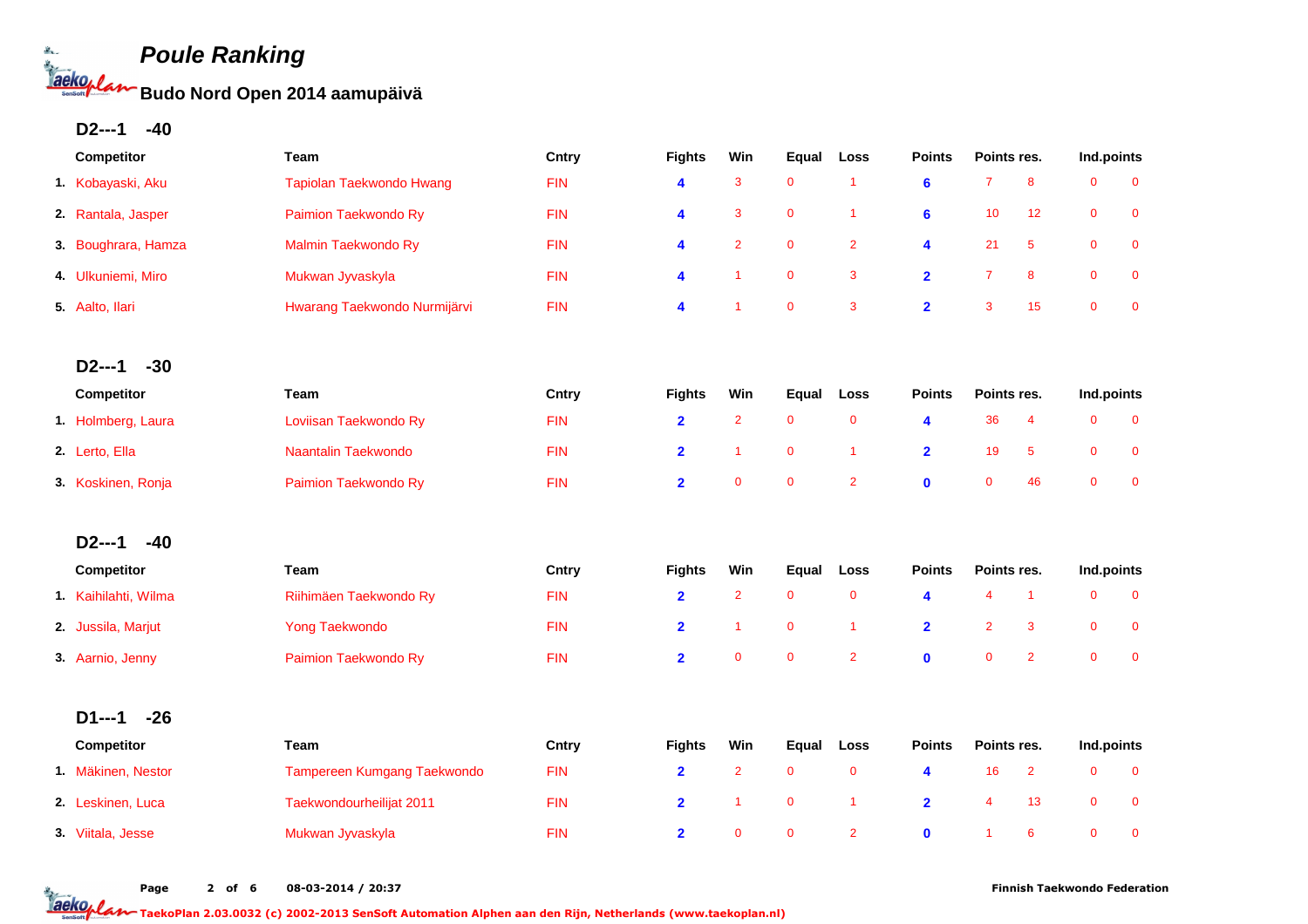**Budo Nord Open 2014 aamupäivä**

**D1---1 -28**

le.

**Laeko<sub>p</sub>l** 

| Competitor             | Team                            | Cntry      | <b>Fights</b>  | Win                     | Equal       | Loss           | <b>Points</b>           | Points res.             |                      | Ind.points   |             |
|------------------------|---------------------------------|------------|----------------|-------------------------|-------------|----------------|-------------------------|-------------------------|----------------------|--------------|-------------|
| 1. Leskinen, Luca      | Taekwondourheilijat 2011        | <b>FIN</b> | 3              | 3                       | $\mathbf 0$ | $\pmb{0}$      | $6\phantom{a}$          | $\overline{2}$          | $\pmb{0}$            | $\mathbf 0$  | $\mathbf 0$ |
| 2. Tammila, Valtteri   | Budokwai / Taekwondo Team Turku | <b>FIN</b> | $\mathbf{3}$   | $\overline{2}$          | $\mathbf 0$ | $\mathbf{1}$   | 4                       | $5\phantom{.0}$         | $\blacktriangleleft$ | $\mathbf 0$  | $\mathbf 0$ |
| 3. Suhola, Rasmus      | Hwarang Taekwondo Nurmijärvi    | <b>FIN</b> | $\mathbf{3}$   | $\mathbf{1}$            | $\mathbf 0$ | $\overline{2}$ | $\overline{\mathbf{2}}$ | $\mathbf 0$             | $\overline{2}$       | $\mathbf 0$  | $\mathbf 0$ |
| 4 Kivini, Alexander    | Izenzei Taekwondo Team Finland  | <b>FIN</b> | $\mathbf{3}$   | $\mathbf 0$             | $\mathbf 0$ | 3              | $\mathbf 0$             | $\mathbf 0$             | $\overline{4}$       | $\mathbf 0$  | $\mathbf 0$ |
|                        |                                 |            |                |                         |             |                |                         |                         |                      |              |             |
| $-37$<br><b>D1---1</b> |                                 |            |                |                         |             |                |                         |                         |                      |              |             |
| Competitor             | Team                            | Cntry      | <b>Fights</b>  | Win                     | Equal       | Loss           | <b>Points</b>           | Points res.             |                      | Ind.points   |             |
| 1. Raaska, Simo        | <b>Taekwondo Lahti</b>          | <b>FIN</b> | $\overline{2}$ | $\overline{\mathbf{c}}$ | $\mathbf 0$ | $\pmb{0}$      | 4                       | 6                       | $\pmb{0}$            | $\mathbf 0$  | $\mathbf 0$ |
| 2. Lerto, Joona        | Naantalin Taekwondo             | <b>FIN</b> | $\overline{2}$ | $\overline{1}$          | $\mathbf 0$ | $\mathbf{1}$   | $\overline{\mathbf{2}}$ | 3                       | $\overline{2}$       | $\mathbf 0$  | $\mathbf 0$ |
| 3. Salmu, Antti        | Forssan Taekwondoseura Ry       | <b>FIN</b> | $\overline{2}$ | $\mathbf{0}$            | $\mathbf 0$ | $\overline{2}$ | $\mathbf{0}$            | $\overline{1}$          | 8                    | $\mathbf 0$  | $\mathbf 0$ |
| $-40$<br>$D1--1$       |                                 |            |                |                         |             |                |                         |                         |                      |              |             |
| Competitor             | Team                            | Cntry      | <b>Fights</b>  | Win                     | Equal       | Loss           | <b>Points</b>           | Points res.             |                      | Ind.points   |             |
| 1 Quinones, Eddie      | Taekwondourheilijat 2011        | <b>FIN</b> | $\overline{2}$ | $\overline{2}$          | $\mathbf 0$ | $\mathbf 0$    | 4                       | $\overline{\mathbf{4}}$ | $\blacktriangleleft$ | $\mathbf 0$  | $\mathbf 0$ |
| 2. Raaska, Simo        | <b>Taekwondo Lahti</b>          | <b>FIN</b> | $\mathbf{2}$   | $\overline{1}$          | $\mathbf 0$ | $\mathbf{1}$   | $\overline{\mathbf{2}}$ | $\overline{2}$          | 3                    | $\mathbf 0$  | $\mathbf 0$ |
| 3. Pilvinen, Kasper    | Sisu Gym Jarvenpaa              | <b>FIN</b> | $\overline{2}$ | $\mathbf 0$             | $\mathbf 0$ | $\overline{2}$ | $\mathbf 0$             | $\overline{2}$          | $\overline{4}$       | $\mathbf 0$  | $\mathbf 0$ |
|                        |                                 |            |                |                         |             |                |                         |                         |                      |              |             |
| $-26$<br>D1---1        |                                 |            |                |                         |             |                |                         |                         |                      |              |             |
| Competitor             | Team                            | Cntry      | <b>Fights</b>  | Win                     | Equal       | Loss           | <b>Points</b>           | Points res.             |                      | Ind.points   |             |
| 1. Quinones, Sara      | Taekwondourheilijat 2011        | <b>FIN</b> | $\mathbf{1}$   | $\mathbf{1}$            | $\mathbf 0$ | $\mathbf 0$    | $\overline{2}$          | $\overline{1}$          | $\mathbf 0$          | $\mathbf{0}$ | $\mathbf 0$ |
| 2. Suorela, lisa       | Hwarang Taekwondo Nurmijärvi    | <b>FIN</b> | 1              | $\mathbf{0}$            | $\mathbf 0$ | $\overline{1}$ | $\mathbf{0}$            | $\mathbf 0$             | -1                   | $\mathbf 0$  | $\mathbf 0$ |

Page 3 of 6 08-03-2014 / 20:37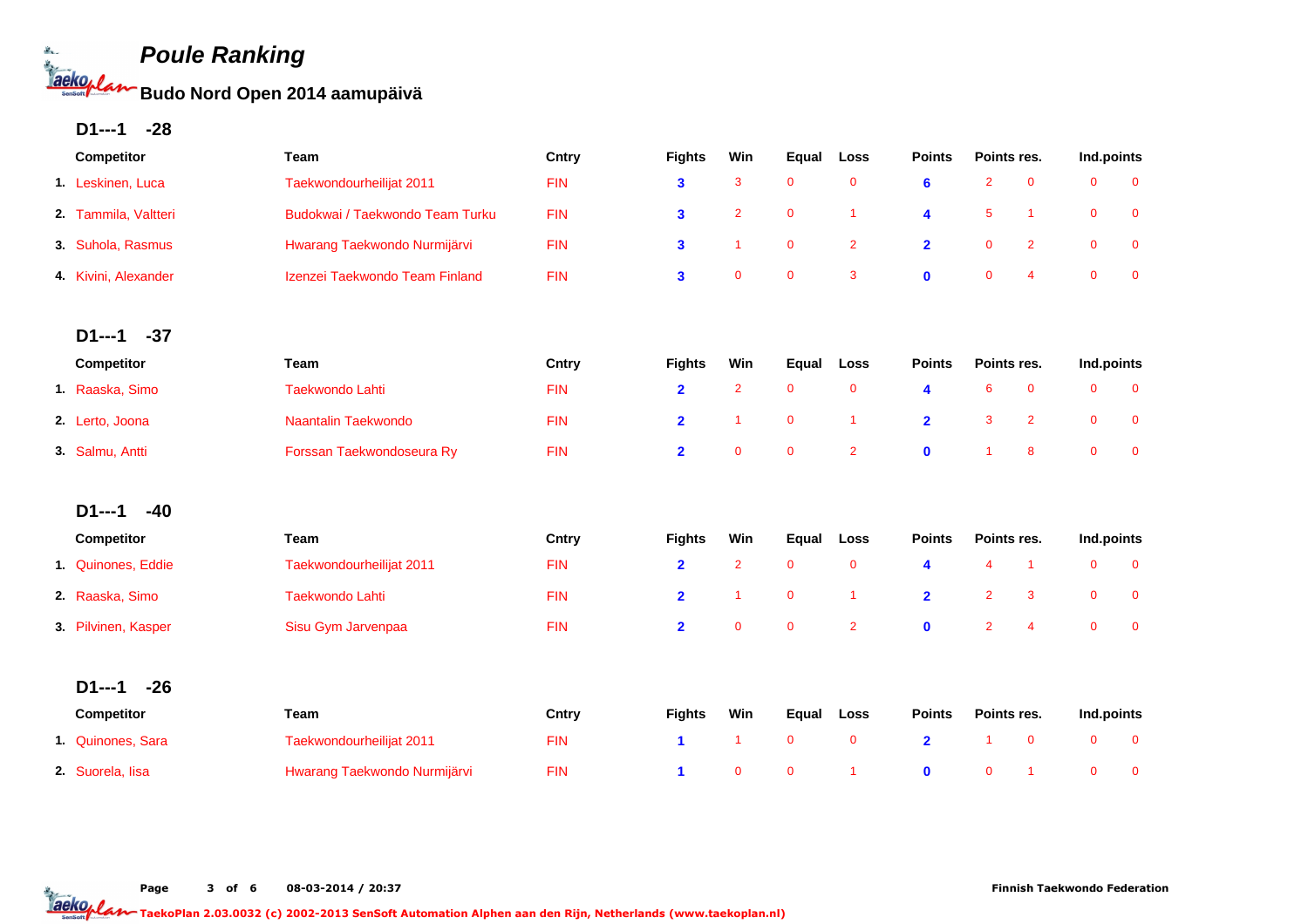**Budo Nord Open 2014 aamupäivä**

**D1---1 -40**

le.

**Taekoy L** 

| Competitor            | Team                         | Cntry      | <b>Fights</b>           | Win            | Equal       | Loss                 | <b>Points</b>           | Points res.    |                 | Ind.points  |             |
|-----------------------|------------------------------|------------|-------------------------|----------------|-------------|----------------------|-------------------------|----------------|-----------------|-------------|-------------|
| 1. Boughrara, Chaimaa | Malmin Taekwondo Ry          | <b>FIN</b> | $\overline{\mathbf{3}}$ | 3              | $\mathbf 0$ | $\pmb{0}$            | $6\phantom{a}$          | 12             | $\overline{1}$  | $\mathbf 0$ | $\mathbf 0$ |
| 2 Khazari, Selma      | Mukwan Jyvaskyla             | <b>FIN</b> | $\mathbf{3}$            | $\overline{2}$ | $\mathbf 0$ | $\mathbf{1}$         | 4                       | $\mathbf{3}$   | $6\phantom{1}6$ | $\mathbf 0$ | $\mathbf 0$ |
| 3. Holopainen, Tuikku | Hwarang Taekwondo Nurmijärvi | <b>FIN</b> | $\mathbf{3}$            | $\mathbf{1}$   | $\pmb{0}$   | $\mathbf 2$          | $\overline{\mathbf{2}}$ | $\overline{2}$ | $6\phantom{a}$  | $\mathbf 0$ | $\pmb{0}$   |
| 4. Nieminen, Vilma    | Hwarang Taekwondo Nurmijärvi | <b>FIN</b> | $\mathbf{3}$            | $\mathbf 0$    | $\mathbf 0$ | 3                    | $\mathbf 0$             | 1              | 5               | $\mathbf 0$ | $\mathbf 0$ |
|                       |                              |            |                         |                |             |                      |                         |                |                 |             |             |
| $C_{2--1}$<br>$-50$   |                              |            |                         |                |             |                      |                         |                |                 |             |             |
| Competitor            | Team                         | Cntry      | <b>Fights</b>           | Win            | Equal       | Loss                 | <b>Points</b>           | Points res.    |                 | Ind.points  |             |
| 1. Fjällström, Adam   | Paraisten Taekwondo Ry       | <b>FIN</b> | $\overline{2}$          | $\overline{2}$ | $\mathbf 0$ | $\mathbf 0$          | 4                       | 13             | 5               | $\mathbf 0$ | $\mathbf 0$ |
| 2. Helander, Mikko    | <b>Yong Taekwondo</b>        | <b>FIN</b> | $\overline{\mathbf{2}}$ | $\overline{1}$ | $\pmb{0}$   | $\mathbf{1}$         | $\overline{2}$          | $\overline{7}$ | 9               | $\mathbf 0$ | $\bf{0}$    |
| 3. Lehtonen, Lassi    | Riihimäen Taekwondo Ry       | <b>FIN</b> | $\overline{\mathbf{2}}$ | $\mathbf 0$    | $\mathbf 0$ | $\overline{2}$       | $\mathbf 0$             | 1              | $\overline{7}$  | $\mathbf 0$ | $\mathbf 0$ |
|                       |                              |            |                         |                |             |                      |                         |                |                 |             |             |
| $-56$<br>$C2--1$      |                              |            |                         |                |             |                      |                         |                |                 |             |             |
| Competitor            | Team                         | Cntry      | <b>Fights</b>           | Win            | Equal       | Loss                 | <b>Points</b>           | Points res.    |                 | Ind.points  |             |
| 1. Lankinen, Elias    | Herttoniemen Taekwondo Hwang | <b>FIN</b> | $\mathbf{1}$            | $\mathbf{1}$   | $\mathbf 0$ | $\pmb{0}$            | $\overline{\mathbf{2}}$ | 11             | $\overline{2}$  | $\mathbf 0$ | $\mathbf 0$ |
| 2. Nygren, Matias     | Paraisten Taekwondo Ry       | <b>FIN</b> | $\blacktriangleleft$    | $\mathbf 0$    | $\mathbf 0$ | $\blacktriangleleft$ | $\mathbf 0$             | $\overline{2}$ | 11              | $\mathbf 0$ | $\mathbf 0$ |
|                       |                              |            |                         |                |             |                      |                         |                |                 |             |             |
| $-42$<br>$C2--1$      |                              |            |                         |                |             |                      |                         |                |                 |             |             |
| Competitor            | Team                         | Cntry      | <b>Fights</b>           | Win            | Equal       | Loss                 | <b>Points</b>           | Points res.    |                 | Ind.points  |             |
| 1. Nordenswan, Emilia | Helsingin Taekwondoseura Ry  | <b>FIN</b> | 4                       | 4              | $\mathbf 0$ | $\mathbf 0$          | 8                       | 44             | 20              | $\mathbf 0$ | $\mathbf 0$ |
| 2. Azboy, Evin        | Kokemäen Taekwondo Ry        | <b>FIN</b> | 4                       | 3              | $\mathbf 0$ | $\mathbf{1}$         | 6                       | 20             | 9               | $\mathbf 0$ | $\mathbf 0$ |
| 3. Pilvinen, Nea      | Sisu Gym Jarvenpaa           | <b>FIN</b> | 4                       | $\overline{2}$ | $\pmb{0}$   | $\overline{2}$       | 4                       | 20             | 8               | $\mathbf 0$ | $\bf{0}$    |
| 4. Marinkov, Cecile   | Taekwondourheilijat 2011     | <b>FIN</b> | 4                       | $\mathbf{1}$   | $\mathbf 0$ | $\mathbf{3}$         | $\overline{2}$          | 37             | 20              | $\mathbf 0$ | $\mathbf 0$ |
| 5. Sainio, Sofia      | Kokemäen Taekwondo Ry        | <b>FIN</b> | 4                       | $\mathbf 0$    | $\mathbf 0$ | $\overline{4}$       | $\mathbf 0$             | 1              | 65              | $\mathbf 0$ | $\mathbf 0$ |
|                       |                              |            |                         |                |             |                      |                         |                |                 |             |             |

Page 4 of 6 08-03-2014 / 20:37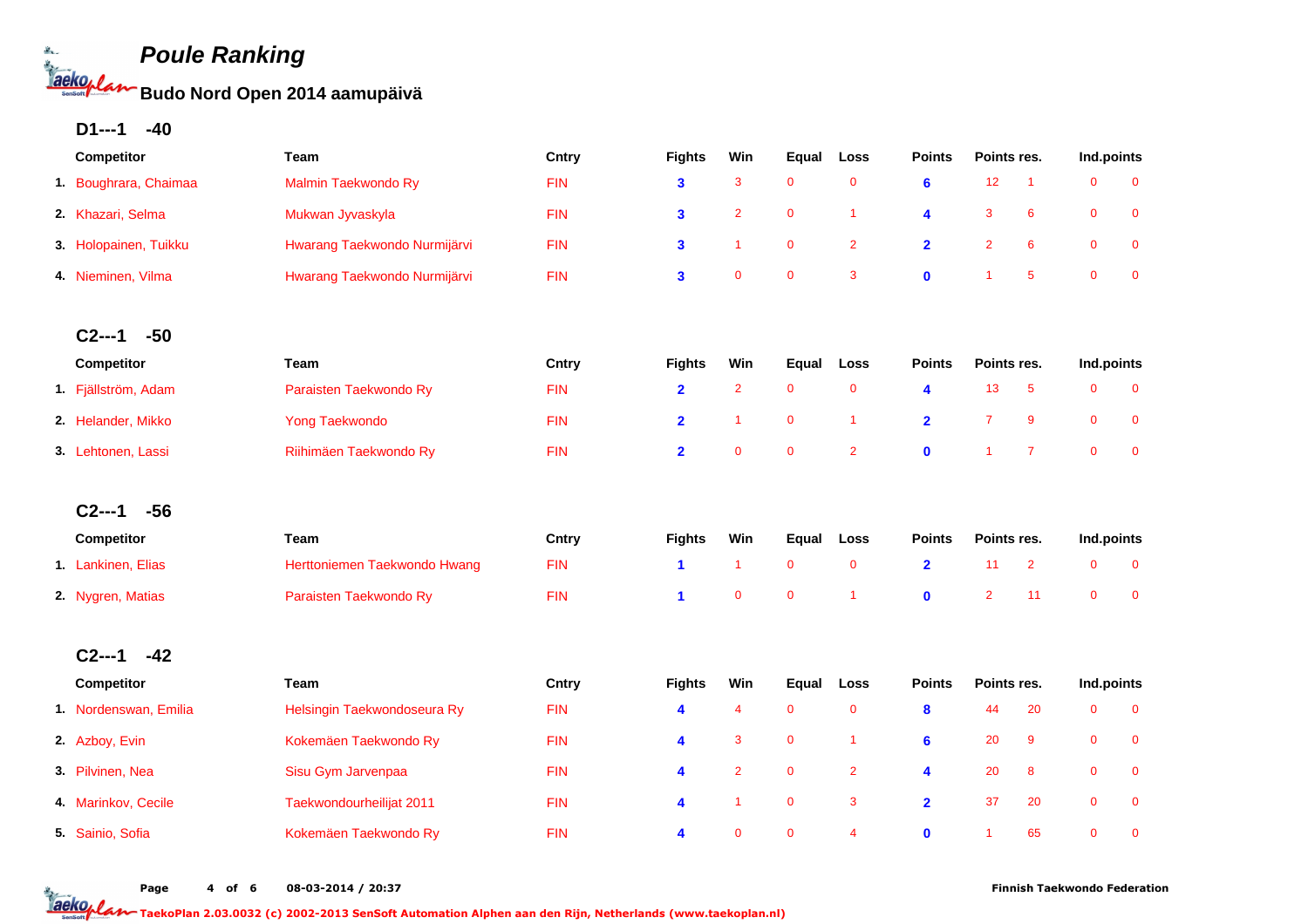**Budo Nord Open 2014 aamupäivä**

**C2---1 -48**

le. **aeko<sub>p</sub>e** 

| Competitor              | Team                         | Cntry      | <b>Fights</b>  | Win                  | Equal       | Loss           | <b>Points</b>  | Points res.    |                      | Ind.points   |             |  |
|-------------------------|------------------------------|------------|----------------|----------------------|-------------|----------------|----------------|----------------|----------------------|--------------|-------------|--|
| 1. Fredriksson, Sarah   | Loviisan Taekwondo Ry        | <b>FIN</b> | 4              | 4                    | $\mathbf 0$ | $\mathbf 0$    | 8              | 16             | $\overline{4}$       | $\mathbf{0}$ | $\mathbf 0$ |  |
| 2. Boughrara, Chahrazed | Malmin Taekwondo Ry          | <b>FIN</b> | 4              | 3                    | $\mathbf 0$ | $\mathbf{1}$   | $6\phantom{a}$ | 8              | $\overline{4}$       | $\mathbf 0$  | $\mathbf 0$ |  |
| 3. Eriksson, Sara       | Loviisan Taekwondo Ry        | <b>FIN</b> | 4              | $\overline{2}$       | $\mathbf 0$ | $\overline{2}$ | 4              | 12             | 3                    | $\mathbf 0$  | $\mathbf 0$ |  |
| 4. Sippola, Alina       | Taekwondourheilijat 2011     | <b>FIN</b> | 4              | $\blacktriangleleft$ | $\mathbf 0$ | 3              | $\overline{2}$ | $\overline{5}$ | 16                   | $\mathbf 0$  | $\mathbf 0$ |  |
| 5. Porola, Jenni-Maria  | Yong Taekwondo               | <b>FIN</b> | 4              | $\mathbf{0}$         | $\mathbf 0$ | $\overline{4}$ | $\mathbf{0}$   | 9              | 23                   | $\mathbf{0}$ | $\mathbf 0$ |  |
| $C2--1$<br>$+58$        |                              |            |                |                      |             |                |                |                |                      |              |             |  |
| Competitor              | Team                         | Cntry      | <b>Fights</b>  | Win                  | Equal       | <b>Loss</b>    | <b>Points</b>  | Points res.    |                      | Ind.points   |             |  |
| 1. Ankeriasniemi, Ruusu | Riihimäen Taekwondo Ry       | <b>FIN</b> | 1              | $\overline{1}$       | $\mathbf 0$ | $\mathbf 0$    | $\overline{2}$ | -1             | $\mathbf 0$          | $\mathbf 0$  | $\mathbf 0$ |  |
| 2. Repokari, Ulrika     | Tapiolan Taekwondo Hwang     | <b>FIN</b> | 1              | $\mathbf 0$          | $\mathbf 0$ | $\overline{1}$ | $\mathbf{0}$   | $\mathbf 0$    | 1                    | $\mathbf{0}$ | $\mathbf 0$ |  |
| E-M--A-lohko<br>$-26$   |                              |            |                |                      |             |                |                |                |                      |              |             |  |
| Competitor              | Team                         | Cntry      | <b>Fights</b>  | Win                  | Equal       | <b>Loss</b>    | <b>Points</b>  | Points res.    |                      | Ind.points   |             |  |
| 1. Rantala, Arttu       | Paimion Taekwondo Ry         | <b>FIN</b> | $\overline{2}$ | 1                    | $\mathbf 0$ | $\mathbf{1}$   | $\overline{2}$ | 20             | 11                   | $\mathbf 0$  | $\mathbf 0$ |  |
| 2. Myllynen, Niko       | Hwarang Taekwondo Nurmijärvi | <b>FIN</b> | $\overline{2}$ | 1                    | $\mathbf 0$ | $\mathbf{1}$   | $\overline{2}$ | $\overline{7}$ | $\overline{4}$       | $\mathbf 0$  | $\mathbf 0$ |  |
| 3. Matikainen, Petrus   | Salon Taekwondoseura Ry      | <b>FIN</b> | $\overline{2}$ | 1                    | $\mathbf 0$ | $\overline{1}$ | $\overline{2}$ | 11             | 23                   | $\mathbf{0}$ | $\mathbf 0$ |  |
| E-M--B-lohko<br>$-26$   |                              |            |                |                      |             |                |                |                |                      |              |             |  |
| Competitor              | Team                         | Cntry      | <b>Fights</b>  | Win                  | Equal       | Loss           | <b>Points</b>  | Points res.    |                      | Ind.points   |             |  |
| 1 Virtanen, Santtu      | Salon Taekwondoseura Ry      | <b>FIN</b> | $\overline{2}$ | $\overline{2}$       | $\mathbf 0$ | $\mathbf 0$    | 4              | $\overline{5}$ | 3                    | $\mathbf 0$  | $\mathbf 0$ |  |
| 2. Viitala, Joona       | Mukwan Jyvaskyla             | <b>FIN</b> | $\overline{2}$ | 1                    | $\mathbf 0$ | $\mathbf{1}$   | $\overline{2}$ | 5              | $\blacktriangleleft$ | $\mathbf{0}$ | $\mathbf 0$ |  |
| 3. Vainiomäki, Henri    | Sisu Gym Jarvenpaa           | <b>FIN</b> | $\overline{2}$ | $\mathbf{0}$         | $\mathbf 0$ | $\overline{2}$ | $\bf{0}$       | 3              | 9                    | $\Omega$     | $\mathbf 0$ |  |